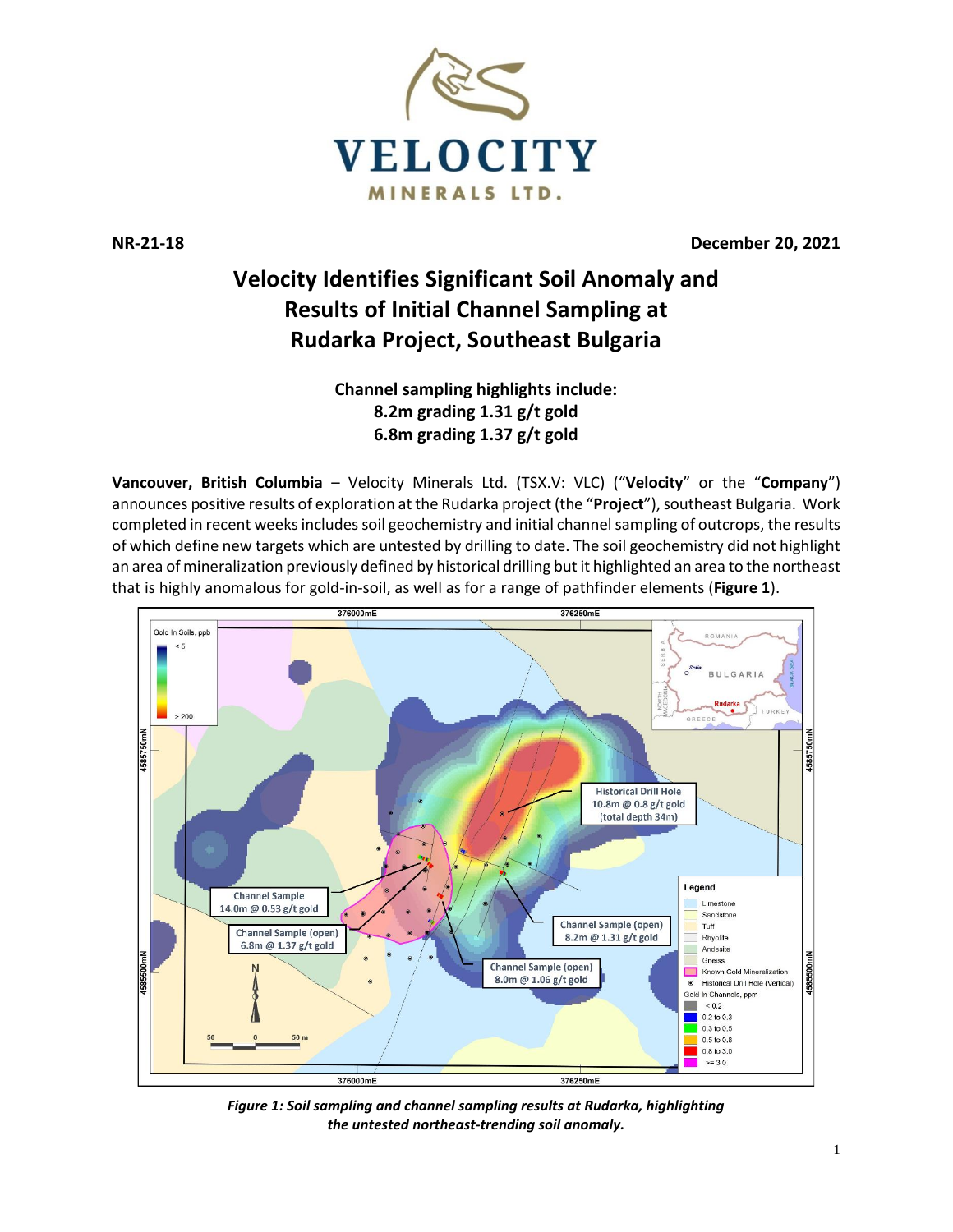## **Soil Sampling Defines Untested Anomaly**

The soil geochemistry survey identified a significant gold-in-soil anomaly, extending over 250m x 100m and aligned with interpreted mineralizing structures. One historical short drill hole (34m in depth) is located within the anomaly and intercepted 10.8m grading 0.8 g/t gold. A nearby historical trench returned an interval of 34.3m grading 0.85 g/t gold at the southwestern limit of the soil anomaly (**Figure 1**). Both historical results support the prospectivity of the soil anomaly, but neither was sampled by the Company and drilling will be required to verify grade and thickness of mineralization. The multi-element soil geochemistry supports a higher temperature Ag-Mo-Bi-Pb-Zn-Tl metal association that is interpreted to be a potential vector to a deeper mineralized part of the system.

#### **Channel Sampling**

Outcrops and subcrops were manually cleaned and channel sampled by using a diamond-saw cutter, generating representative channel samples over aggregate 53 metres of strike length. Samples were cut perpendicular to the northeast mineralizing trend, with highlights including 8.2m grading 1.31 g/t gold, 8.0m grading 1.06 g/t gold, 6.8m grading 1.37 g/t gold, and 14.0m grading 0.53 g/t gold. The majority of the channel samples remain open in both directions. Styles of mineralization include subcropping hydrothermal alteration suggesting that there is potential for non-outcropping veinlet-disseminated style of gold mineralization in the area.

## *Next Steps*

The Company plans to complete additional channel sampling of outcrops and subcrops in and around the area of the soil anomaly to prioritize targets for drill testing.

# **QA/QC**

The work program at Rudarka is designed and is supervised by Daniel Marinov MAIG RPGeo, the Company's Vice-President Operations, who is responsible for all aspects of the work, including the quality control/quality assurance program at Rudarka. On-site personnel at the Project rigorously collect and track soil and channel rock samples which are then security sealed and shipped respectively to ALS Global laboratory in Romania and EuroTest-Control laboratory in Bulgaria. A total of 159 bulk soil samples were collected for shipment together with 10% blank samples and 10% field duplicates for low temperature drying and sieving to 180µ, before taking a 25g split that was sent to ALS laboratories in Ireland for Aqua Regia digest and ICP-MS finish to determine gold plus 50 multi-elements. Mechanical rock channel samples were taken in order to determine the width and grade of outcropping mineralization. A rock saw was used to cut the channel and free the sample which is then collected into a sample bag. A total of 53 sawn channel samples were collected on every 1-meter interval and together with QA/QC samples (incl. 10% blank samples and 10% field duplicates) were shipped to EuroTest-Control laboratory in Bulgaria for fire assay and AAS determination of gold. Results from historical drilling and trenching were obtained from Gorubso Kardzhali A.D., who conducted the historical exploration work and obtained the analysis during the period 2003-2010.

# **Qualified Person**

The technical content of this release has been approved for disclosure by Stuart A. Mills, BSc, MSc, CGeol, a Qualified Person as defined by NI 43-101 and the Company's Director of Geology. Mr. Mills is not independent of the Company.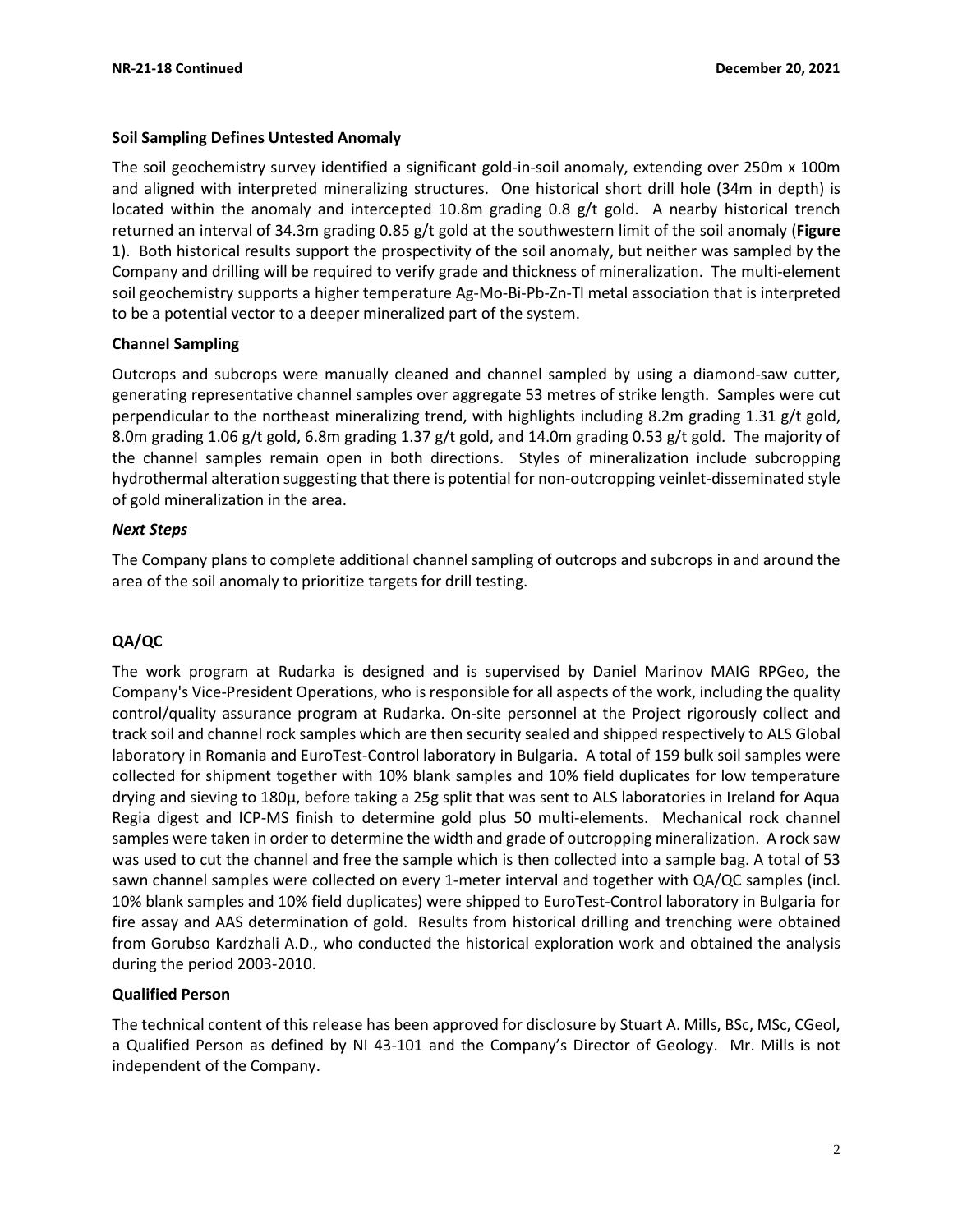#### **About Velocity Minerals Ltd.**

Velocity is an exploration and development company focused on southeastern Bulgaria. Velocity's strategy is to develop a low cost centralized "Hub and Spoke" operation whereby multiple projects within this emerging district produce concentrates for trucking to a central processing plant for production of doré. Velocity has a 70% interest in the Tintyava property, which includes the Rozino project, a 70% interest in the Momchil property, which includes the Obichnik project, a 70% interest in the Nadezhda property, which includes the Makedontsi project, and a 100% interest in the Iglika property. Velocity's management and board includes mining industry professionals with combined experience spanning Europe, Asia, and the Americas as employees of major mining companies as well as founders and senior executives of junior to mid-tier public companies. The team's experience includes all aspects of mineral exploration, resource definition, feasibility, finance, mine construction and mine operation as well as a track record in managing publicly listed companies.

On Behalf of the Board of Directors

"Keith Henderson"

President & CEO

For further information, please contact:

Keith Henderson Phone: +1-604-484-1233 E-mail: [info@velocityminerals.com](mailto:info@velocityminerals.com) Web: [www.velocityminerals.com](http://www.velocityminerals.com/)

Neither the TSX Venture Exchange nor its Regulation Services Provider (as that term is defined in policies of the TSX Venture Exchange) accepts responsibility for the adequacy or accuracy of this release.

This news release includes certain "forward-looking statements" within the meaning of applicable Canadian and U.S. securities legislation, including the *United States Private Securities Litigation Reform Act of 1995*. All statements, other than statements of historical fact, included herein including, but not limited to, statements with respect to future exploration and testing carried out on the Project; use of funds; and the future business and operations of the Company, are forward-looking statements. Often, but not always, forward looking statements can be identified by words such as "pro forma", "plans", "expects", "will", "may", "should", "budget", "scheduled", "estimates", "forecasts", "intends", "anticipates", "believes", "potential" or variations of such words including negative variations thereof, and phrases that refer to certain actions, events or results that may, could, would, might or will occur or be taken or achieved. In making the forward-looking statements in this news release, the Company has applied several material assumptions, including without limitation, market fundamentals will result in sustained precious metals demand and prices, the receipt of any necessary permits, licenses and regulatory approvals in connection with the future exploration and development of the Company's projects in a timely manner, the availability of financing on suitable terms for the exploration and development of the Company's projects and the Company's ability to comply with environmental, health and safety laws.

Forward looking information involves known and unknown risks, uncertainties and other factors which may cause the actual results, performance or achievements of the Company to differ materially from any future results, performance or achievements expressed or implied by the forward-looking information. Such risks and other factors include, among others, operating and technical difficulties in connection with mineral exploration and development and mine development activities for the Project, including the geological mapping, prospecting and sampling programs for the Project, actual results of exploration activities, estimation or realization of mineral reserves and mineral resources, the timing and amount of estimated future production, costs of production, capital expenditures, the costs and timing of the development of new deposits, if any, the availability of a sufficient supply of water and